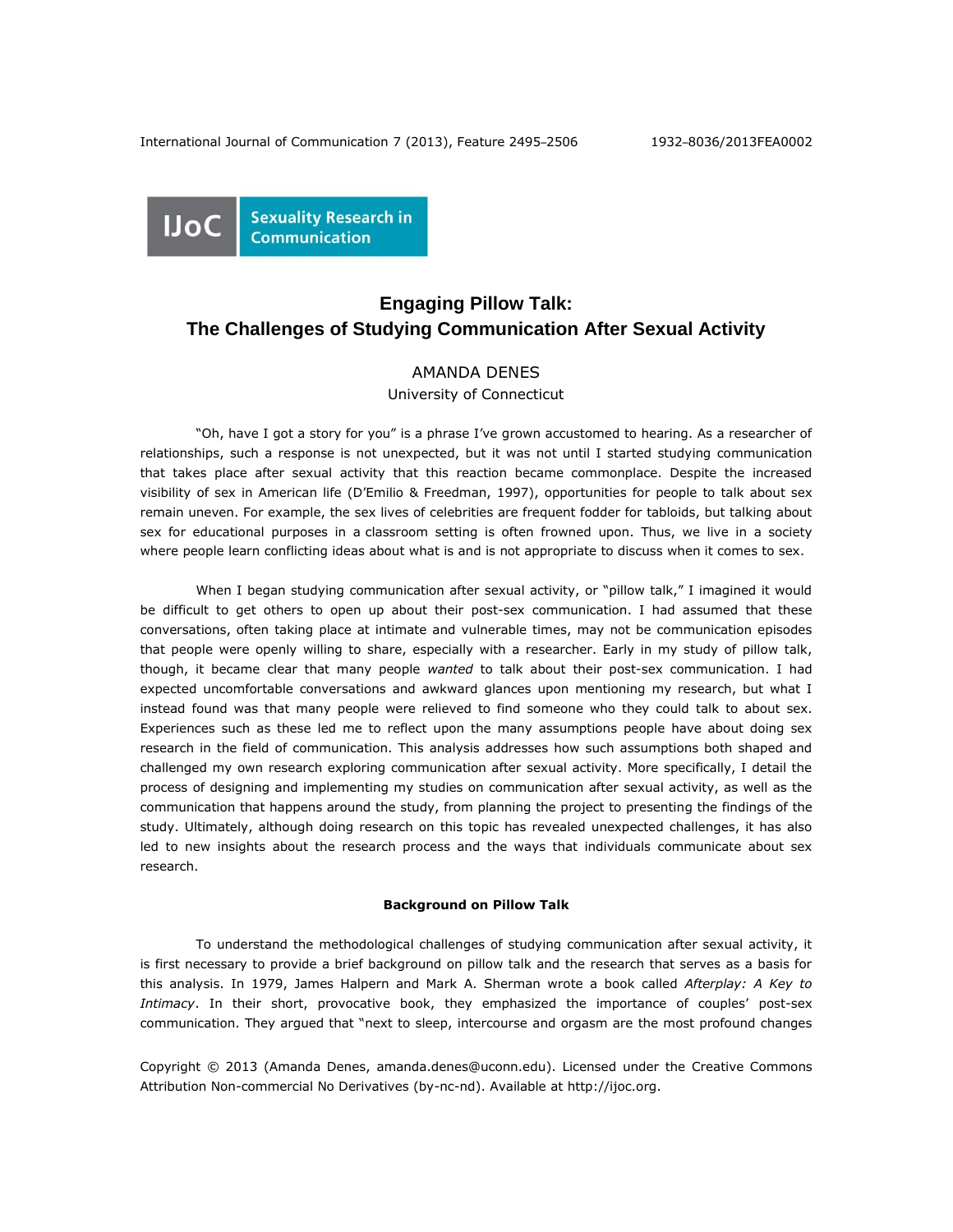$\overline{a}$ 

in consciousness most human beings ever experience" (Halpern & Sherman, 1979, p. 13). Despite their strong arguments for investigating the influence of post-sex communication on couples' relationships outside the bedroom, until recently little research investigated behavior after sexual activity. There is a long history of research investigating the lead-up to sexual activity, but far less work has explored what happens after the sex is done, particularly from a communication perspective. Halpern and Sherman (1979) use the analogy of entering and exiting sleep to explain the importance of post-sex behavior. They explain that

we know a lot about these entrances: how to fall asleep, how to initiate lovemaking. But we are primitive in our knowledge of the exits. We don't know the best ways to awaken and are perhaps even more ignorant in our knowledge of how to emerge from orgasm and intercourse. (p. 13)

A few years ago, however, a science of post-coitus (Ryder, 2012) began to emerge with research such as Kruger and Hughes's (2010, 2011; Hughes & Kruger, 2011) work on the post-coital time interval (PCTI). In their line of research, Kruger and Hughes (2010, 2011; Hughes & Kruger, 2011) investigate the many behaviors couples engage in post-coital (e.g., sleeping, snacking, cuddling) and the evolutionary reasons they may be doing so. Although their studies have looked at "bonding and communication" as one behavior couples engage in after sexual activity, questions still remain regarding the specific ways that individuals communicate during the PCTI.

Only one known study has looked at the communication behaviors individuals engage in post-sex (Denes, 2012). This study found that positive relational disclosures (i.e., expressing feelings of affection and liking for one's partner) after sexual activity were related to orgasm: women who orgasmed engaged in more positive relational disclosures after sexual activity than both women who did not orgasm and men who orgasmed (Denes,  $2012$ ).<sup>1</sup> Additionally, the study found that positive relational disclosures after sexual activity occurred more often in monogamous/committed relationships than in open/casual relationships. Last, individuals in monogamous/committed relationships were less regretful of their disclosures and more satisfied in their relationships than individuals in open/casual relationships.

Extending from this line of research, a more recent study (Denes, in progress) tested the theoretical mechanisms that may be underlying the relationship between orgasm and post-sex communication found by Denes (2012) by testing whether risk-benefit assessments mediated this relationship. Many disclosure models (e.g., Afifi & Steuber, 2009; Altman & Taylor, 1973; Omarzu, 2000; Petronio, 2002) explain that individuals weigh the risks and benefits of disclosing before making the decision to share information. More specifically, Denes (in progress) used communication privacy management (CPM) theory (Petronio, 1991, 2000, 2002) to argue that individuals' privacy boundaries may become more permeable after experiencing orgasm. It was predicted that individuals who orgasmed would have more permeable privacy boundaries and would therefore perceive the risks and benefits of

 $1$  Orgasm was assessed through a self-report survey in which participants were asked whether or not they experienced orgasm during the sexual activity. Issues involving the measurement of orgasm are discussed and problematized later in this analysis.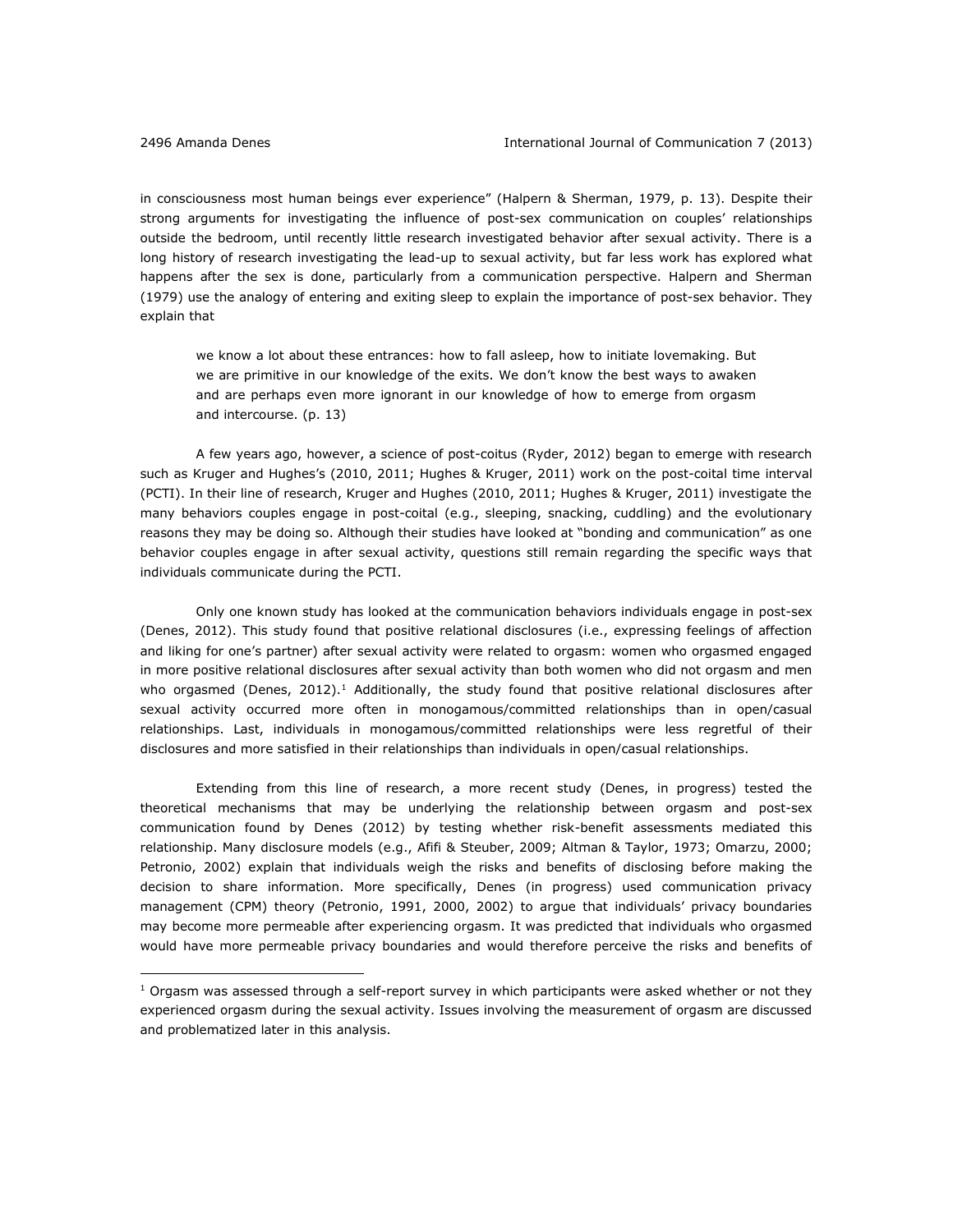disclosing differently than individuals who did not orgasm. This hypothesis was supported, as individuals who orgasmed perceived significantly greater benefits and fewer risks to disclosing after sexual activity than those who did not orgasm. Risk-benefit assessments also mediated the relationship between orgasm and positive relational disclosures after sexual activity. Additionally, Denes tested the link between positive relational disclosures and relationship satisfaction. Denes found that the more positive feelings individuals disclosed for their partners after sexual activity, the higher their reported relationship satisfaction after sexual activity, even after controlling for relationship status. It is important to note that this finding is correlational in nature. Although it is possible that positive relational disclosures contribute to relationship satisfaction, it is also possible that more satisfied partners engage in greater positive relational disclosures. A study designed to test potential causal pathways is currently underway.

These studies and others currently taking place on post-sex communication have presented methodological challenges and lessons for studying sex and communication. What follows is a detailed account of various aspects of the research process—talking through ideas with colleagues, designing the study questionnaire, obtaining ethics approval from the Institutional Review Board (IRB), recruiting participants, and presenting findings—and how these play out when studying sexual behavior in interpersonal relationships. Although many of these parts of the process are surprisingly unchanged in the context of sex research, others present unique challenges.

### **The Early Stages: Talking Through Ideas**

Many research projects begin with conversations with colleagues and peers about the ideas in the proposed study. Such conversations generally involve running thoughts by colleagues, generating feedback on the proposed hypotheses and research questions, and inquiring whether any important variables have been overlooked. In past studies that did not involve topics related to sex, I have found that such conversations usually remain focused on the project at hand. However, when conducting sex research, these conversations seem markedly different in that there is often a sense that the people I converse with are imagining their own experiences as a way of generating feedback on the project. When discussing such an intimate topic, there seems to be a sense that all related communication is also personal. Sometimes these experiences are unspoken, but many other times they are directly referenced. Often, conversations regarding my studies have evolved into personal accounts of individuals' experiences, and how their experiences may suggest other factors that need to be considered in the study. This is not always the case—not every person I discuss my research with is compelled to share the details of their sex lives—but I have noticed a difference between this area of research and other topics I have studied that are not related to sex. I believe that this difference links back to my earlier point that many people do not have a space to talk about sexual behavior. For some people, it seems that meeting a sex researcher is an opportunity to discuss an otherwise taboo topic.

Of course, it is important to recognize other factors that influence this dynamic in my own research process, such as where the conversations took place (i.e., in a liberal part of the United States) and who the conversations took place with (i.e., usually trusted others with whom I had a pre-established relationship, even though many of those relationships did not involve prior communication about sex-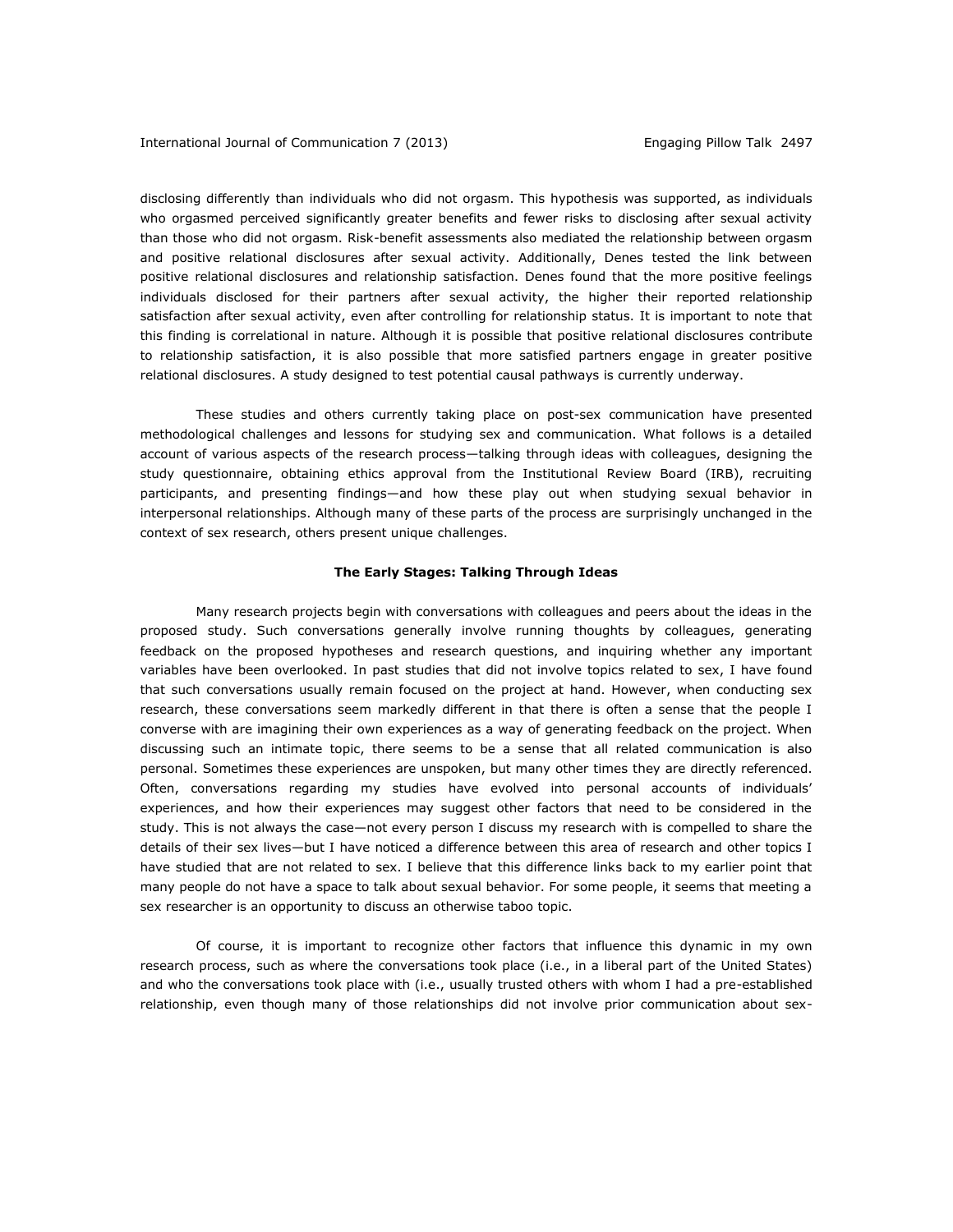related topics). Despite these contextual factors, I do believe that there was a difference in how these conversations played out compared to other research projects.

Although in many ways the conversations leading up to my research and their often-personal nature were beneficial to the research design process, they also presented an unexpected challenge. A struggle that often arose during my pillow talk studies was deciding how much to engage others in personal conversations. It was sometimes unclear where the boundaries of appropriateness lie and whether engaging in such conversations would be considered unprofessional. However, these conversations also presented the possibility of gaining important new insights and ultimately, many of them played a pivotal role in the research development process.

#### **"Sex" and "Orgasm": Complex Terms**

After soliciting feedback and talking through the study ideas with colleagues, the next phase involved designing the study survey. An important aspect of the survey involved asking participants about the sexual acts they engaged in before the pillow talk, as well as the experience of orgasm. A long line of research exists investigating definitions of what "having sex" constitutes. Early research by Sanders and Reinisch (1999) found that 99.5% of participants considered penile–vaginal intercourse "sex," while 81% considered anal sex and 40% considered oral sex "sex." Extending this line of research, Peterson and Muehlenhard (2007) investigated definitions of sex as well as the relationship between definitions of sex and predicted outcomes of applying such definitions, which they call *motivated definitions*. They link this process back to one identified in Sanders and Reinisch's (1999) work: the assessment of the costs and benefits of labeling certain behaviors.

In their study, Peterson and Muehlenhard (2007) asked individuals to identify various experiences that they would label as "not quite sex," "just barely sex," and "unsure." They found that "whether respondents regarded the behavior as sex relied heavily on whether there had been penile– vaginal penetration," (Peterson & Muehlenhard, 2007, p. 259) and that labeling an experience as "not quite sex" was usually related to a lack of penile–vaginal intercourse occurring. Similarly, reporting that an experience was "just barely sex" usually meant that penile–vaginal penetration took place. However, they do note that several participants reported oral sex as "just barely sex." They also found that individuals (particularly women) who reported that their experience should be labeled "not quite sex" were more likely to predict a negative outcome when asked to imagine what the outcome would be like if they did have sex. This finding supports the motivated definition in that individuals may be defining what is and is not sex based on the outcomes of such labels. For example, if having sex would have brought about a negative outcome or feeling, then an individual may be more likely to label the behavior as "not quite sex."

Such definitions, though, may also be a product of one's culture and sexual orientation. For example, Faulkner (2003) found that Latina women's definitions of sex linked to other aspects of their identities, such as cultural identity, religious beliefs, and distinctions between being a "good girl" versus a "flirt girl." Beyond cultural distinctions of what constitutes sex, sexual orientation may also influence one's definitions of sex. Several studies have asked participants to rate the extent to which various sexual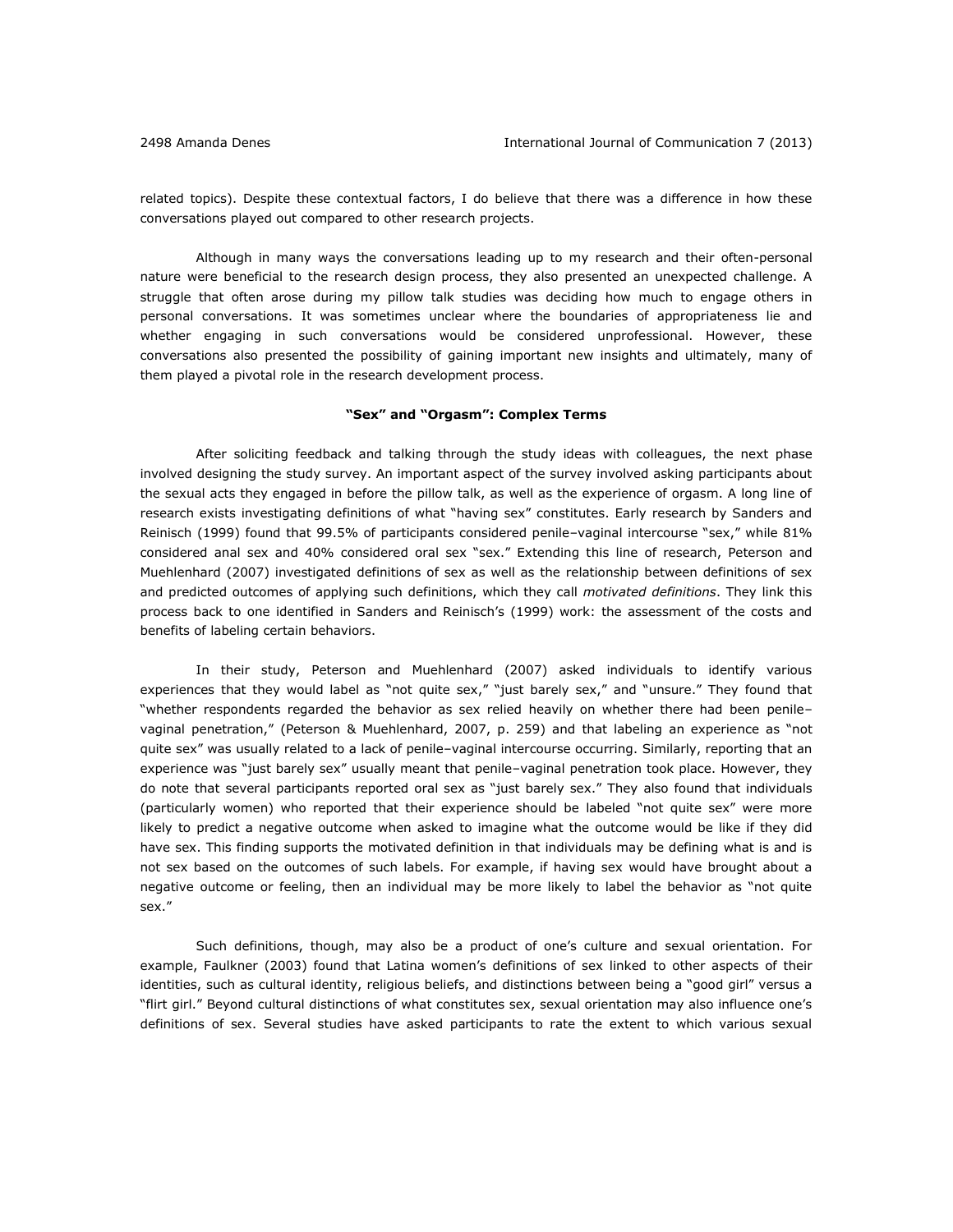behaviors constitute "sex." Research on gay men has found that they rate anal sex as more likely to constitute sex than vaginal intercourse (Hill, Rahman, Bright, & Sanders, 2010). Additionally, Horowitz and Spicer (2013) found that lesbians were more likely to rate "other genital contact" (i.e., "oral and manual stimulation, plus stimulation by sex aid") (p. 144) as constituting sex compared to heterosexual males and females.

These many definitions of what constitutes sex played a role in the creation of the questionnaires used in the pillow talk studies. Because of the varying definitions of sex, the decision was made to include various forms of sexual activity after which pillow talk may occur. Additionally, participants were always provided with an open-ended space to explain any other sexual practices that may not have been captured in the survey items. The survey was also designed to avoid using the term "sex" and to instead refer to "sexual activity," thus making clear to participants that the survey was meant to assess *any* communication that occurred after *any* sexual activity. The initial pillow talk studies only included openended spaces, so as not to assume or privilege any one sexual practice over another. However, for ease of data analysis, future iterations included a number of sexual behavior options in addition to the openended question. The sexual behavior options included in the survey were anal sex, hand-stimulation as giver, hand-stimulation as receiver, oral sex as giver, oral sex as receiver, and penile–vaginal intercourse. Participants were presented with these options in a checklist format so that if needed they could indicate multiple forms of sexual activity occurring.

Although an array of behaviors was included in the study, there is the possibility that selfpresentation bias may have hindered accurate reporting of sexual behavior. Catania et al. (1990) explain that some participants are threatened by questions involving sexual behavior, which may link back to specific cultural or subcultural values. Several studies suggest that participants' refusal to answer questions about sexual behavior linked to their own uneasiness about sexual questioning (see Catania, Gibson, Chitwood, & Coates, 1990). Catania et al. also point to other studies that find greater sensitivity in reporting some sexual behaviors over others, such as vaginal versus anal intercourse for heterosexual women (Boiling & Boeller as cited in Catania et al., 1990). In the pillow talk studies, the primary form of sexual activity that participants reported engaging in was penile–vaginal intercourse. However, it is possible that individuals engaged in other forms of sexual activity that they may have chosen not to report. To help increase the likelihood of accurate reporting, an online survey design was used so that subjects could participate in the comfort and privacy of their own homes (additional reasons for using an online survey are discussed in greater detail later).

Methodological challenges also arose when investigating orgasm, one of the primary predictors in the pillow talk studies. In the initial pillow talk study, orgasm was assessed with the options "yes," "no," and "other (please specify)." However, conversations with colleagues at sex research conferences brought out potential issues related to orgasm, especially for female participants, such as intensity of the orgasm, type of orgasm (e.g., vaginal, clitoral, unsure), and whether an individual faked an orgasm, all factors that may potentially influence individuals' pillow talk. Thus, a follow-up survey included several items tapping into the complexity of orgasm, with certain questions being specifically addressed to female participants (i.e., type of orgasm).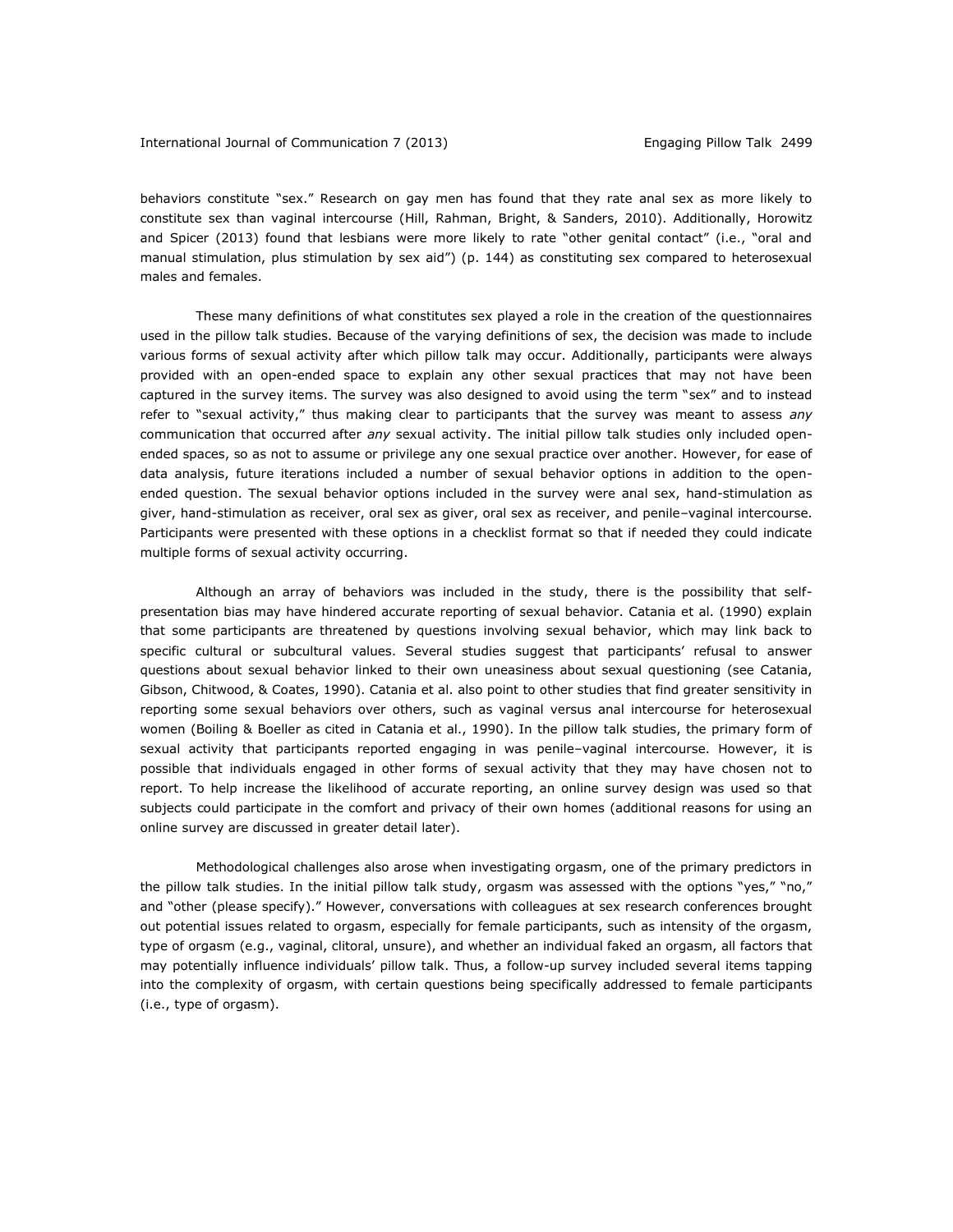Together, considerations such as these resulted in unforeseen challenges in the process of doing sex research and designing a questionnaire that would be understandable to individuals of varying cultures, religions, genders, sexes, and sexual orientations. For many of the pillow talk studies, these questionnaires were a pivotal part of the study design. The decision to use questionnaires to study individuals' communication after sexual activity was also a mindful one, and although not a perfect method, helped counter obstacles to accurately collecting research on sexual behavior.

#### **Memory, Bias, and Designing the Study**

There are many issues to consider when designing a study on sexual behavior. Catania et al. (1990) provide a thorough overview of such issues facing sex researchers. Among these issues are memory-recall and self-presentation bias. Catania et al. explain that "one of the least understood areas of sex research is the effect of memory on the task of recalling past sexual experiences" (p. 345). Catania et al. seem to be referring to large-scale studies assessing peoples' sexual behavior across the lifespan, even though the issue is no less relevant when investigating post-sex communication. In the pillow talk studies, there was a concern that individuals would not be able to adequately recall their post-sex conversations, especially if other activities (such as sleep) took place between the communication episode and the completion of the online survey. To combat this issue, participants were instructed to complete the survey within two hours of the sexual activity to prevent individuals from falling asleep or engaging in other activities that might influence their memory of their post-sex conversations. In the survey, participants were asked to indicate the time that the sexual activity occurred, then, unbeknownst to them, this time was matched with the survey timestamp (collected through the survey website) to ensure that the questionnaire was completed within the two-hour timeframe. Although other scholars have made compelling arguments for face-to-face qualitative methods in sex research (such as focus groups; see for example, Frith, 2000), the pillow talk studies used an online survey design so that participants could provide feedback as close as possible to the time that the actual pillow talk occurred, in the comfort of their own homes.

Although this design seemed to meet the needs of the pillow talk studies to date, there are possibilities for more complex study designs in the future. For example, it may be possible to have individuals record their pillow talk, thus allowing researchers to compare self-reported pillow talk behavior to actual, recorded communication between partners after sexual activity. However, this method may also have limitations. For example, it is possible that partners would behave differently knowing that they were being recorded and this approach may therefore have the inadvertent effect of inhibiting their post-sex communication.

Additionally, the pillow talk studies so far have only focused on one sexual partner's experiences. Collecting surveys from both partners may provide interesting insights not only into the shared experiences between the partners but also into how their perceptions regarding pillow talk vary. Additionally, this comparative approach may help add validity to self-reported sexual behaviors. Catania et al. (1990) explain that a major issue in sex research is accurate reporting of sexual behavior: "Privacy, embarrassment, and fear of reprisals are but a few of the reasons that may motivate people to conceal their true sexual behavior" (p. 340). Conversely, they also explain that individuals may embellish their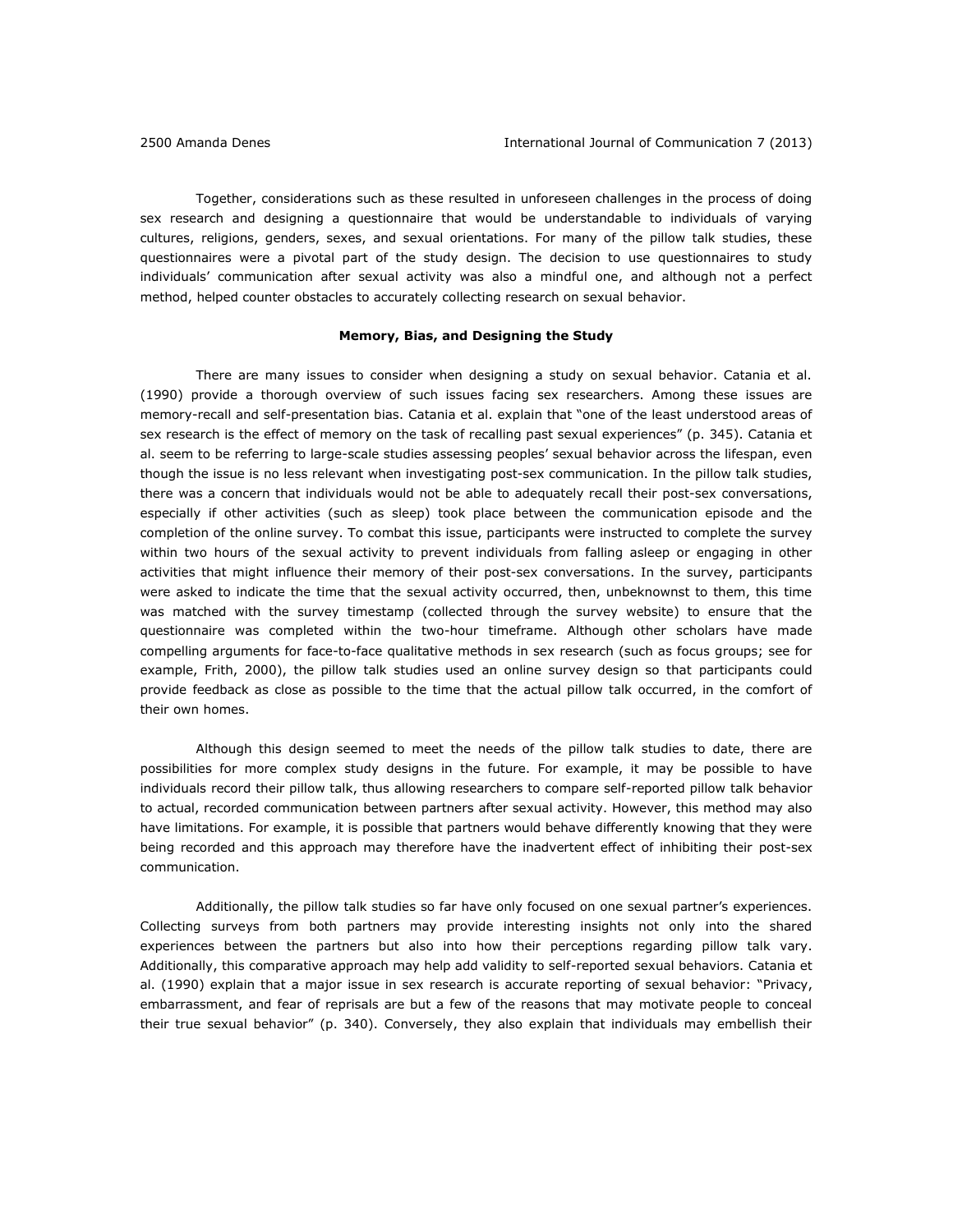sexual behavior as a means of bragging, or may have trouble accurately recalling the behaviors that occurred. These obstacles to accurate reporting about sexual activity may be curtailed by collecting dyadic data. Such an approach may encourage veracity because participants realize that their sexual partners will also be reporting on the sexual behavior that just took place, and thus the participant's falsification would be realized if s/he chose to inaccurately report the behavior.

## **"How Did You Get This Past IRB?"**

Once the questionnaire was designed, the next step involved submitting a research protocol for ethics approval to the Institutional Review Board, or IRB. One of the most common questions I receive after giving presentations on my research is, "How did you get this past IRB?" There is an assumption that research on sex or sexuality must raise a red flag among Institutional Review Boards and Human Subjects Committees because of the often-sensitive nature of the questions being asked. I believe this to be one of the most widespread myths about sex research—the idea that gaining approval to conduct such research is extremely difficult or nearly impossible. The goal of an IRB is to ensure the safety and protection of research participants. Part of this process means monitoring and approving research studies. As a former member of an IRB, I saw the review process firsthand and quickly came to understand the obstacles to gaining approval and the common issues in research protocols that can make the process of approval difficult. One of these obstacles involves studies that do not provide full information about the nature of the investigation or that involve deceiving participants. Oftentimes, deception is necessary because researchers cannot reveal the purpose of their studies without influencing the responses of the participants. However, the pillow talk studies did not involve such deception.

Because these studies lacked deception, they were not considered problematic by the IRB's standards. Given that all other aspects of the protocol were completed thoroughly and accurately, the process of approval was fairly simple and straightforward. Despite the ease of this process, the belief still persists that such research must be held up in months of IRB deliberations. The assumption that most individuals do not feel comfortable speaking about their own sexual behavior may lead many researchers to believe that IRBs would stop such studies from being conducted to prevent discomfort to participants. While it may be true that some individuals do not feel comfortable speaking about their sex lives, those individuals can simply choose not to participate in the study. When the study does not involve deception and participants are informed about the content and nature of the study prior to participation, the IRB does not seem to take issue with sex studies. Although I have not had personal experience with sex research involving deception, it is important to note that there are also ways to conduct such research and gain IRB approval. Studying sexual behavior without disclosing the full purpose of the study is not reason enough to reject a protocol. Rather, these studies simply involve a more complex process of approval with additional safeguards to ensure that participants do not experience discomfort or harm.

One interesting constraint that did arise, however, when conducting the pillow talk studies, was the necessity that participants were already in a sexual relationship. Because many participants were undergraduates receiving research credit or extra credit in their courses in exchange for participation in the study, it was important that individuals did not go out and engage in sexual activity just to complete the course requirements or get extra points in a class. For one of the studies that involved a lab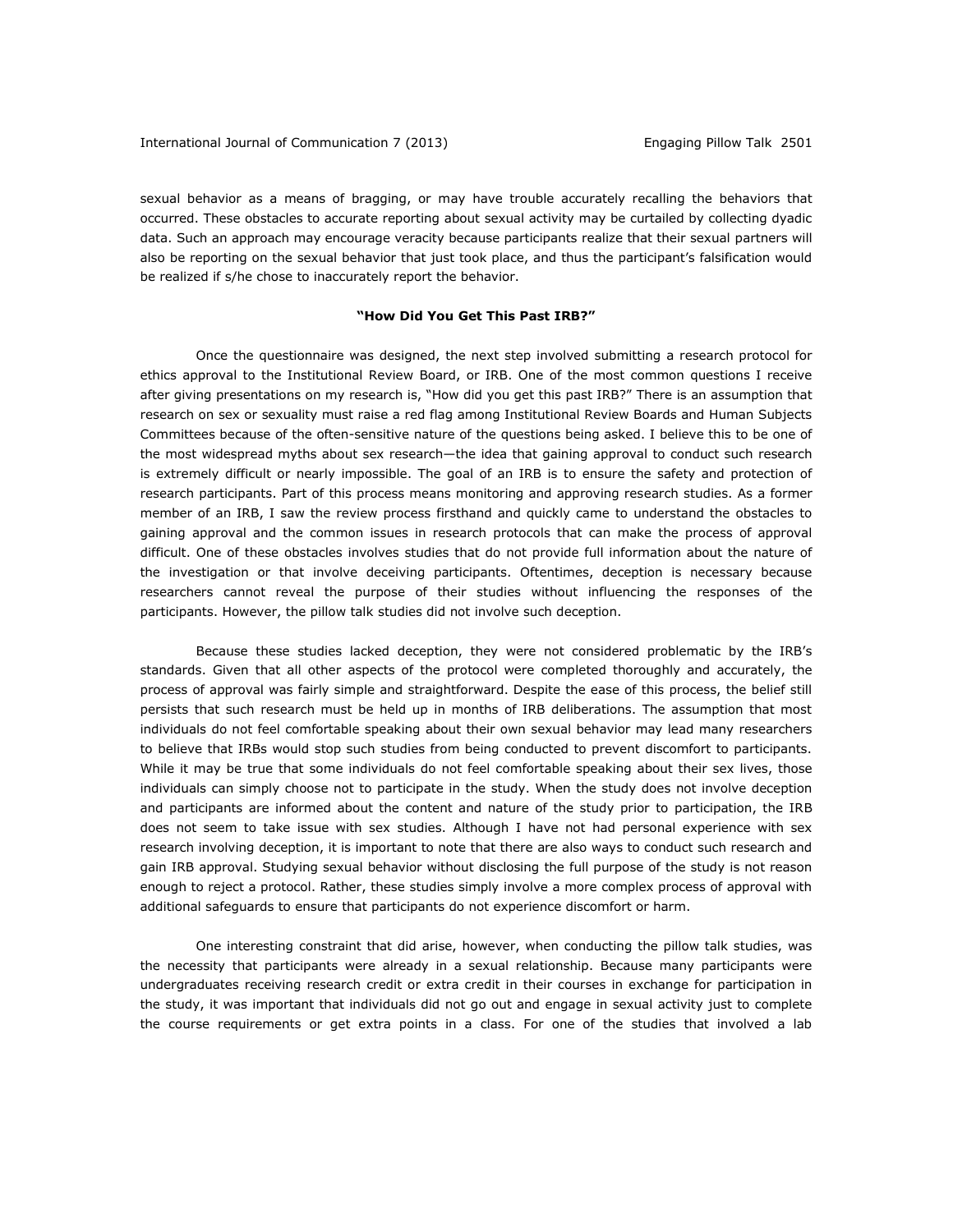component, participants were first asked to confirm that they were in a sexual relationship before beginning the study. One participant, upon arriving at the lab, explained that s/he was not currently in a sexual relationship, but insisted s/he would find one at some point during the study's two-week time span. A very bold and confident assertion, but for IRB reasons, that individual had to be turned away. Thus, for ethical reasons, participants were required to already be in a sexual relationship with another individual to participate in this study.

#### **The Terms of Recruitment**

Once IRB approval was obtained, the process of recruiting participants began. During this portion of the research process, a challenge arose involving the terminology of the recruitment materials. When recruiting participants for the pillow talk studies, the euphemism "below the belt" was used. Recruitment flyers listed the following criteria: "Must be in a relationship that involves sexual activity (*anything below the belt*)." This phrase refers to genital contact with one's partner, and does not seem to privilege one sex or sexual orientation. It was chosen for the recruitment material because it seems to be universally understood and is descriptive, yet vague. This vagueness seemed important as it (1) gave individuals the ability to find a place for their own sexual behavior within this framework, and (2) avoided making individuals exposed to the flyer, but who were not planning to participate in the study, uncomfortable. Recruitment was approached with the awareness that not all people feel comfortable talking about, or even thinking about, sexual behavior. Using specific terminology or examples of sexual practices may have made some people uncomfortable, or, if their particular sexual behaviors were not provided as examples, imply that their sexual practices were abnormal or unacceptable.

This issue of terminology ties back to an important distinction that Catania et al. (1990) make between standard and poetic terminology in sex research. They explain that "standard terms" for sexual behavior are institutionally derived and often learned through course work, such as sexual education seminars. In contrast, poetic terms "are those that arise from one's subculture" (Catania et al., 1990, p. 349). As an example, they compare the standard term *penis* to the poetic terms *pecker, feather, shlong*, and *ding-dong.* Catania et al. point out that

in research, problems may arise (a) when instruments use standard terms for behaviors that respondents recognize only by their poetic label, (b) the respondent knows neither the standard nor the poetic term for the behavior, or (c) poetic terms are used and respondents know only the standard terms. (p. 349)

These considerations played a large role in the terminology used both in the recruitment of participants and in the survey itself. The decision was made that the recruitment material would focus on poetic terms that would hopefully tap into a wider array of behavior and prevent uncomfortable reactions from those exposed to the materials. However, the survey generally used standard terminology, with the idea that participants who self-selected into a study about sexual behavior would feel more comfortable with the terminology and that the standard terminology would also increase the professional feel of the questionnaire. Although poetic terms may increase the comfort of participants during recruitment, it has been suggested that standard terminology makes individuals more comfortable when participating in the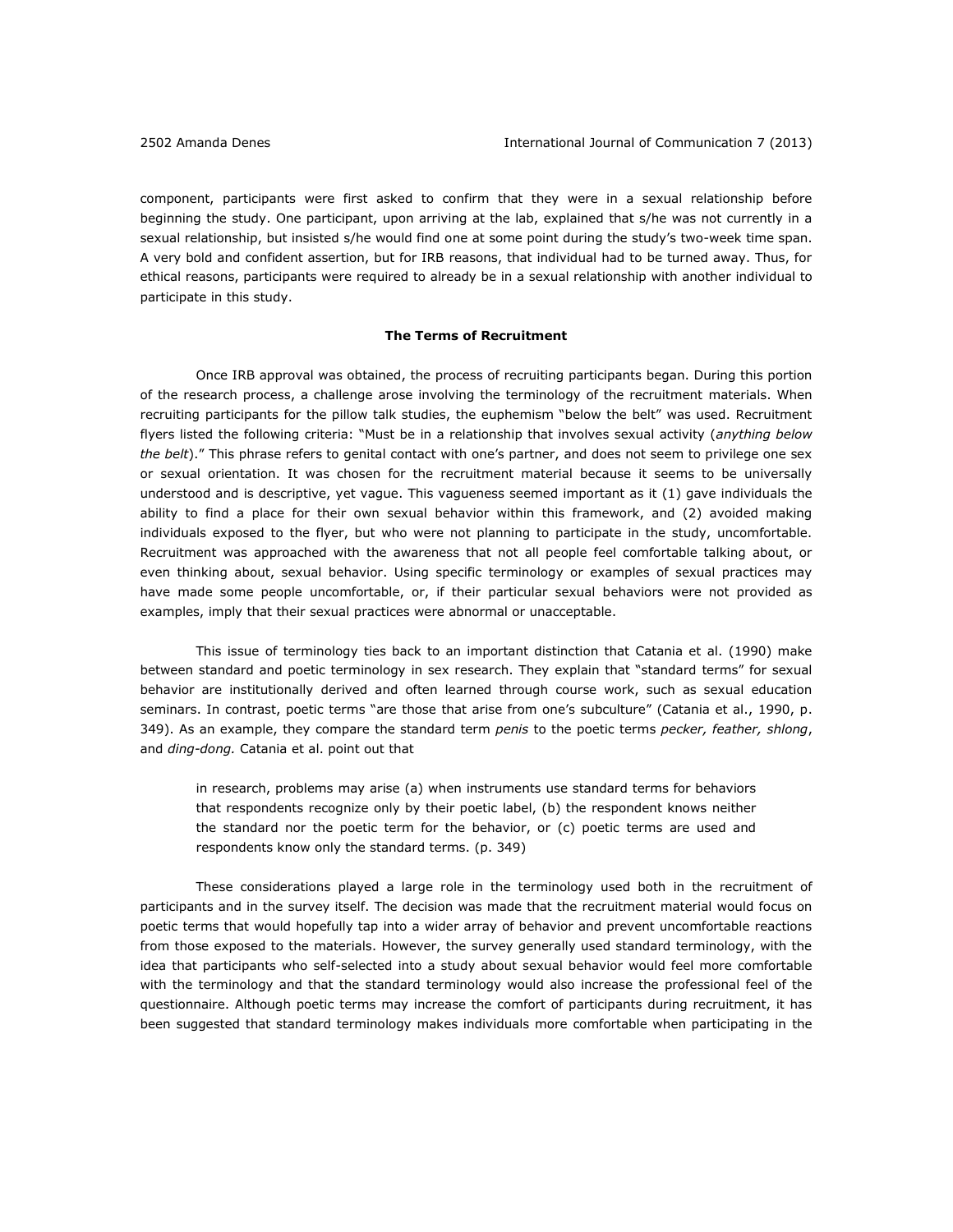survey and reporting on their own behavior. As Catania et al. (1990) explain, "Some respondents report more comfort with clinical terms for sexual behavior because they find such words as *fuck* and *suck* too embarrassing" (p. 349).

### **Orgasm vs. Climax: Presenting the Findings**

Although the survey itself asked about individuals' experiences with orgasm, it is also important to mention the unexpected challenges that emerged when presenting the findings from the pillow talk studies. When I initially started presenting research on the relationship between orgasm and post-sex communication, there were several instances where audience members responded with uneasy, nervous giggles. Such reactions only occurred in contexts where sex research was not universal. For example, when I present this research at conferences for sex researchers, no one seems uncomfortable. In fact, those conferences often lead to additional questions about orgasm—the type of orgasm, the position of the individuals as they reached orgasm, and so on. However, outside of the realm of sex research and sexuality studies conferences, some individuals responded to the word "orgasm" in an unexpected, seemingly negative way.

This concern over visceral reactions to the word "orgasm" led to a discussion regarding the presentation of my research while on the job market. A lengthy debate ensued regarding whether the word "climax" should be substituted for "orgasm" to make the audience less uncomfortable. One peer insisted that orgasm be used, as this was the scientific term and the one most commonly used in studies. Another colleague voted for climax, suggesting that the vagueness of this term might be less jarring. After all, climax can refer to many things—the climax of a play, for example. Yet, another peer argued that climax was too descriptive, that the word provided more of a visual than the word "orgasm." Thus, a major challenge in doing sex research is acknowledging the sensitivities of those exposed to my research, while also figuring out whether I let those sensitivities influence my own decisions about my research and how I choose to present and explain my variables.

### **Conclusion**

Despite these challenges, those who I have spoken to outside of academic settings about my research seem eager to engage the topic of pillow talk. I began this analysis by pointing to a sometimes surprising desire by others to share their stories and experiences. Perhaps the biggest challenge of doing research on pillow talk is being prepared for the many different reactions that arise in response to sex research. Sometimes, there are awkward and uncomfortable moments, but often, I am amazed by people's openness and eagerness to share their experiences. I can recall countless instances of mentioning what it is that I study, and being met with the response, "Oh, have I got a story for you." Sometimes individuals will share their own stories, other times they share a friend's story and ask for advice, and some (who know about the findings of my studies) have told me accounts of mentioning the research to their sexual partners. Indeed, there seems to be a desire, if not to share one's own story, to at the very least engage the topic. As O'Keefe (2013) says in reference to my initial pillow talk study being used as a classroom learning tool, "If a study on freshmen's postcoitus bliss (Denes, 2012) can't focus a classroom, then we're all in trouble" (p. 5).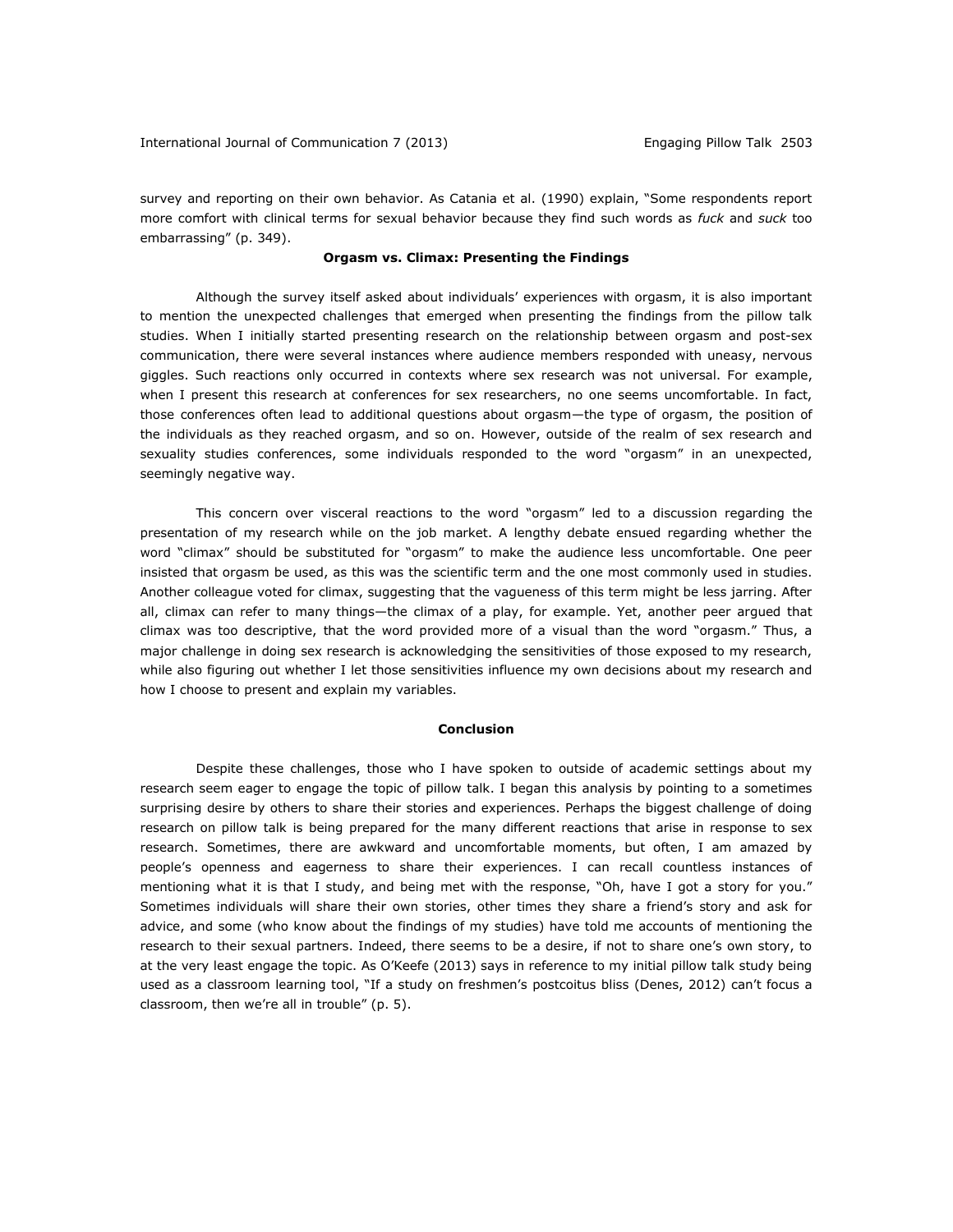The process of designing and implementing studies investigating individuals' communication after sexual activity has revealed several challenges, but has also led to new insights about studying sex and communication. Although important points need to be considered when designing questionnaires, recruiting participants for the study, and presenting the research findings, these methodological challenges also bring the potential benefit of opening the lines of communication about sexual activity and creating a space for discussing sexual behavior.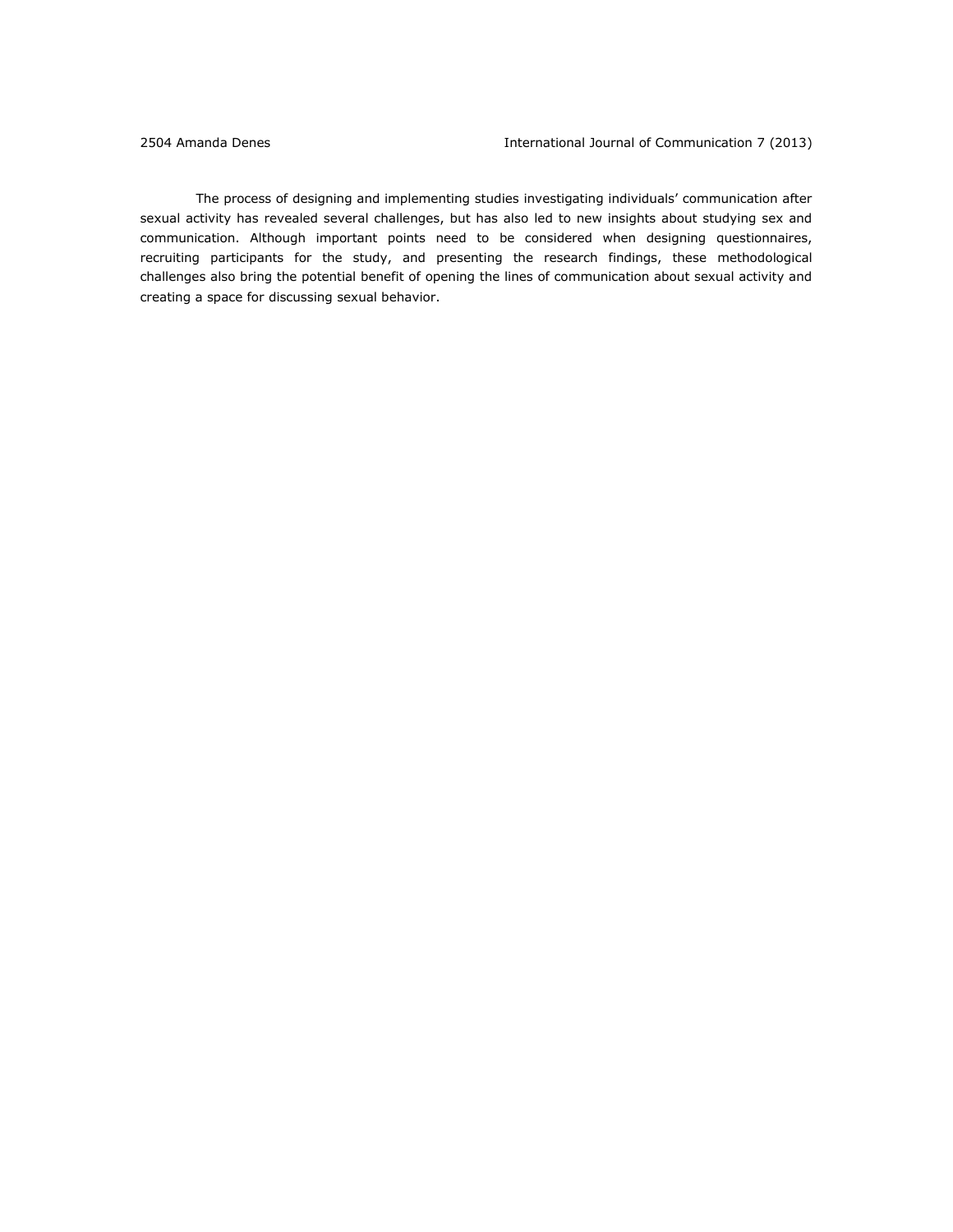## **References**

- Afifi, T. D., & Steuber, K. (2009). The risk revelation model (RRM) and strategies used to reveal secrets. *Communication Monographs, 76*, 144–176.
- Altman, I., & Taylor, D. (1973). *Social penetration: The development of interpersonal relationships*. NewYork, NY: Holt, Rinehart and Winston.
- Catania, J. A., Gibson, D. R., Chitwood, D. D., & Coates, T. J. (1990). Methodological problems in AIDS behavioral research: Influences on measurement error and participation bias in studies of sexual behavior. *Psychological Bulletin*, *108*(3), 339.
- D'Emilio, J., & Freedman, E. B. (1997). *Intimate matters: A history of sexuality in America* (2nd ed.). Chicago, IL: University of Chicago Press.
- Denes, A. (2012). Pillow talk: Exploring disclosures after sexual activity. *Western Journal of Communication, 76*(2), 91–108.
- Denes, A. (in progress). Communication during the post-coital time interval (PCTI): Exploring the relationship between orgasm, self-disclosure, and relational health.
- Faulkner, S. L. (2003). Good girl or flirt girl: Latinas' definitions of sex and sexual relationships. *Hispanic Journal of Behavioral Sciences*, *25*(2), 174–200.
- Frith, H. (2000). Focusing on sex: Using focus groups in sex research. *Sexualities*, *3*(3), 275–297.
- Halpern, J., & Sherman, S. (1979). *Afterplay: A key to intimacy*. New York, NY: Stein & Day Publishers.
- Hill, B. J., Rahman, Q., Bright, D. A., & Sanders, S. A. (2010). The semantics of sexual behavior and their implications for HIV/AIDS research and sexual health: US and UK gay men's definitions of having "had sex." *AIDS Care*, *22*(10), 1245–1251.
- Horowitz, A. D., & Spicer, L. (2013). "Having sex" as a graded and hierarchical construct: A comparison of sexual definitions among heterosexual and lesbian emerging adults in the UK. *Journal of Sex Research*, *50*(2), 139–150.
- Hughes, S. M., & Kruger, D. J. (2011). Sex differences in post-coital behaviors in long- and short-term mating: An evolutionary perspective. *Journal of Sex Research, 48*(5), 496–505.
- Kruger, D. J., & Hughes, S. M. (2010). Variation in reproductive strategies influences post-coital experiences with partners. *Journal of Social, Evolutionary, and Cultural Psychology, 4*(4), 254– 264.
- Kruger, D. J., & Hughes, S. M. (2011). Tendencies to fall asleep first after sex are associated with greater partner desires or bonding and affection. *Journal of Social, Evolutionary, and Cultural Psychology, 5*(4), 239–247.